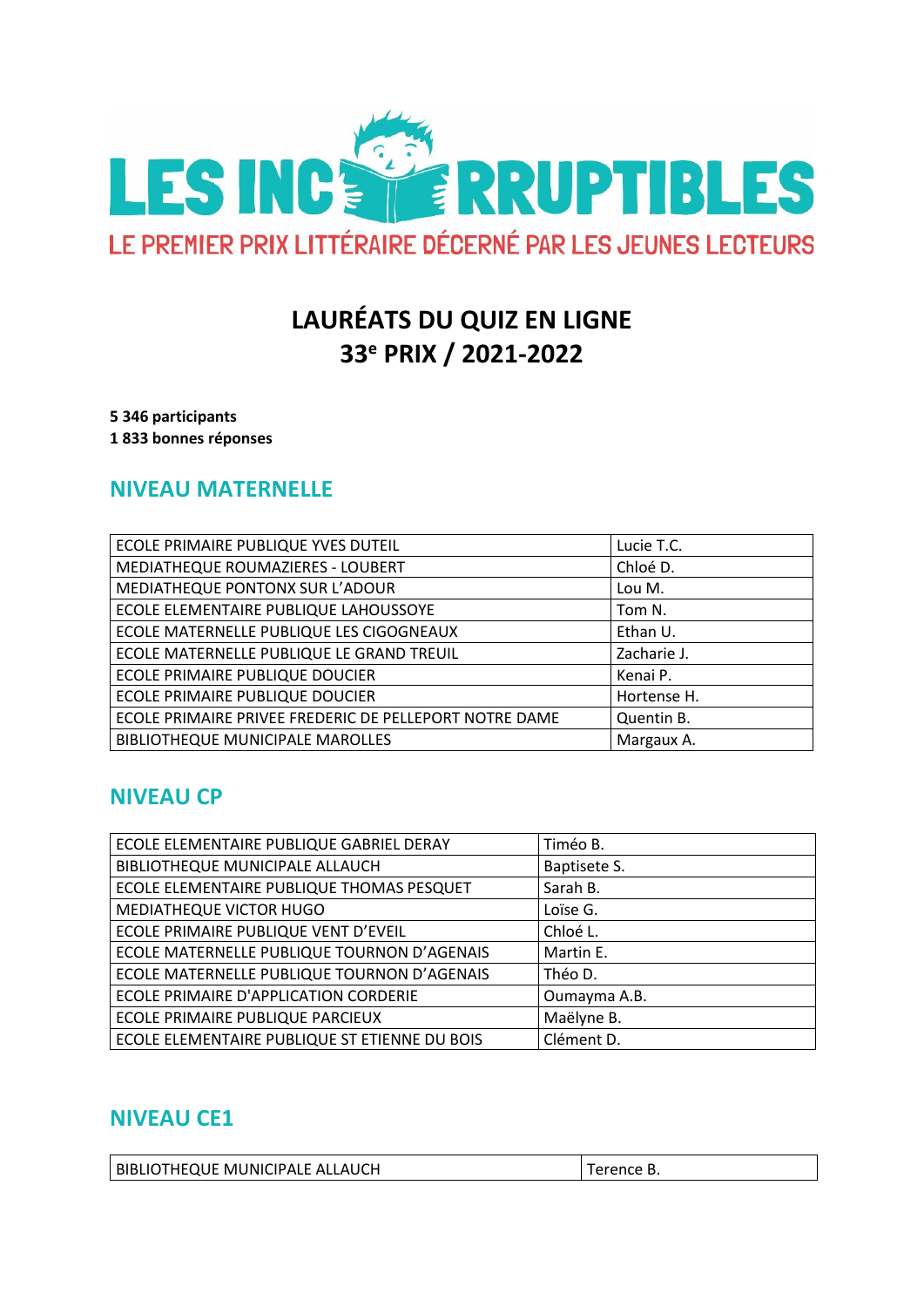| ECOLE ELEMENTAIRE PUBLIQUE BEAU SOLEIL   | Kylian D.   |
|------------------------------------------|-------------|
| ECOLE ELEMENTAIRE PUBLIQUE RENAUD SECHAN | Bastien D.  |
| ECOLE PRIMAIRE PUBLIQUE CLEMENT PERUCHON | Norah L.    |
| ECOLE ELEMENTAIRE PUBLIQUE LAENNEC       | Automne B.  |
| ECOLE ELEMENTAIRE PUBLIQUE LAENNEC       | Annie P.    |
| ECOLE PRIMAIRE D'APPLICATION CORDERIE    | Eden M.     |
| ECOLE PRIMAIRE PRIVEE STE JEANNE D'ARC   | Clarence B. |
| <b>BIBLIOTHEQUE MUNICIPALE MAROLLES</b>  | Britanny B. |
| <b>BIBLIOTHEQUE MUNICIPALE MAROLLES</b>  | Yllan V.    |

# NIVEAU CE2/CM1

| ECOLE PRIMAIRE PUBLIQUE JULIENAS          | Dimitri G.   |
|-------------------------------------------|--------------|
| ECOLE-COLLEGE-LYCEE ECOLE LIBRE STE ANNE  | Elsa B.      |
| ECOLE ELEMENTAIRE PUBLIQUE RENAUD SECHAN  | Nathanaël A. |
| BIBLIOTHEQUE MUNICIPALE GOUVILLE SUR MER  | Thierno L.D. |
| MEDIATHEQUE ROUMAZIERES - LOUBERT         | Zoé J.       |
| MEDIATHEQUE MARC MIELLY                   | Julie R.     |
| ECOLE ELEMENTAIRE PUBLIQUE ANATOLE FRANCE | Virgile R.B. |
| ECOLE ELEMENTAIRE PUBLIQUE ANATOLE FRANCE | Fanny B.     |
| ECOLE ELEMENTAIRE PUBLIQUE SUN YAT SEN    | Maryam Y.    |
| ECOLE ELEMENTAIRE PUBLIQUE SUN YAT SEN    | Amine K.     |

## NIVEAU CM2/6<sup>e</sup>

| <b>COLLEGE PAUL BERT</b>                      | Raphaël B.  |
|-----------------------------------------------|-------------|
| <b>COLLEGE FRANCOISE DOLTO</b>                | Elisa B.    |
| <b>COLLEGE ANTOINE DE ST EXUPERY</b>          | Téophane C. |
| <b>COLLEGE PRIVE CLUNY</b>                    | Nathan M.   |
| <b>COLLEGE JEAN VILAR</b>                     | Faustine D. |
| ECOLE ELEMENTAIRE PUBLIQUE ST ETIENNE DU BOIS | Arthur D.   |
| <b>MEDIATHEQUE ROUMAZIERES - LOUBERT</b>      | Apolline T. |
| <b>COLLEGE PRIVE STE MARIE</b>                | Faustine P. |
| <b>COLLEGE PRIVE NOTRE DAME PERRIER</b>       | Alice L.    |
| COLLEGE PRIVE ST LOUIS STE CLOTILDE           | Antoine L.  |

# NIVEAU 5<sup>e</sup>/4<sup>e</sup>

| <b>GE ARGENTOR</b><br>-cc<br>JLLEGE ARGEN |  |
|-------------------------------------------|--|
|                                           |  |